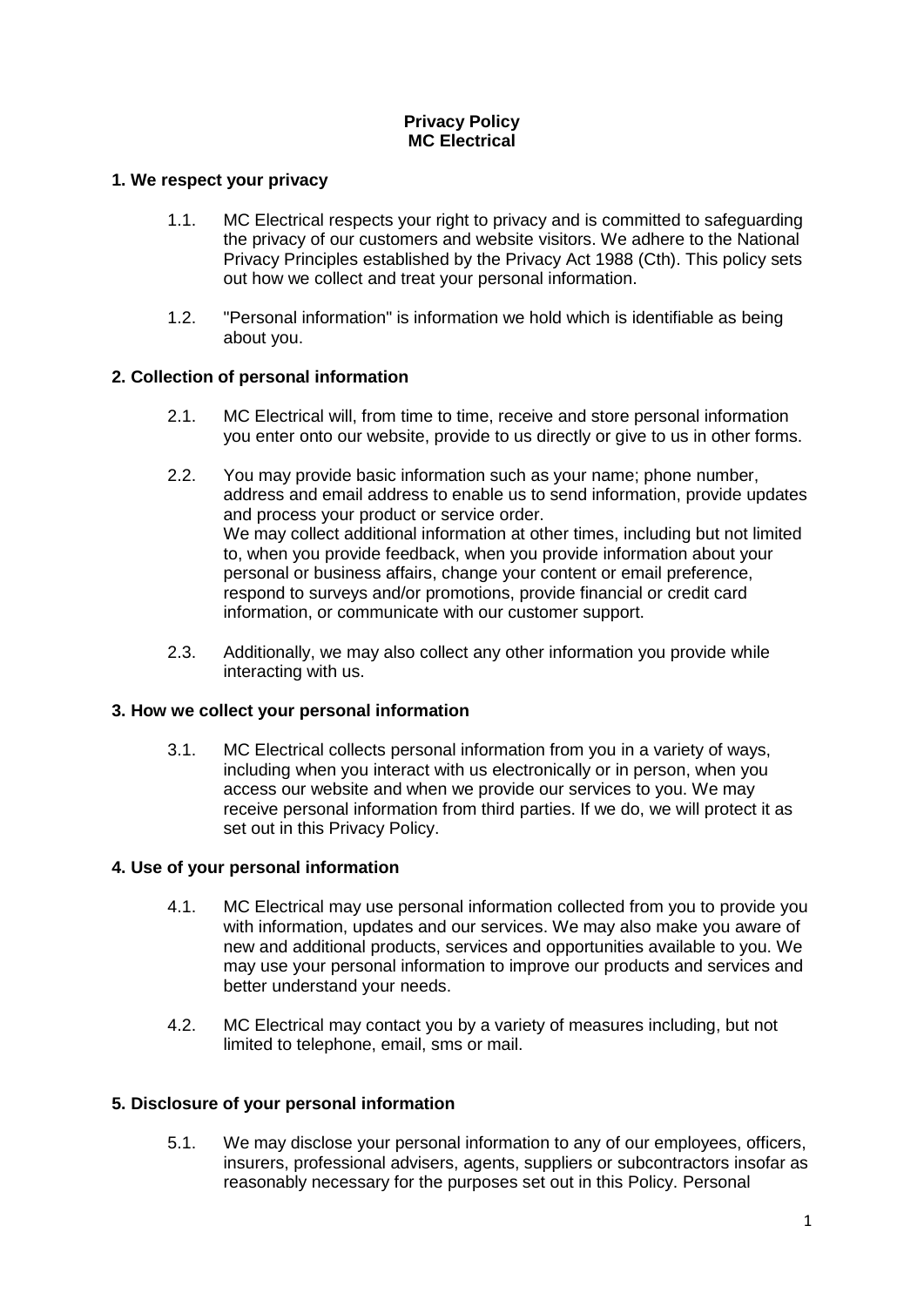information is only supplied to a third party when it is required for the delivery of our services.

- 5.2. We may from time to time need to disclose personal information to comply with a legal requirement, such as a law, regulation, court order, subpoena, warrant, in the course of a legal proceeding or in response to a law enforcement agency request.
- 5.3. We may also use your personal information to protect the copyright, trademarks, legal rights, property or safety of MC Electrical, [www.mcelectrical.com.au,](http://www.mcelectrical.com.au/) its customers or third parties.
- 5.4. Information that we collect may from time to time be stored, processed in or transferred between parties located in countries outside of Australia.
- 5.5. If there is a change of control in our business or a sale or transfer of business assets, we reserve the right to transfer to the extent permissible at law our user databases, together with any personal information and non-personal information contained in those databases. This information may be disclosed to a potential purchaser under an agreement to maintain confidentiality. We would seek to only disclose information in good faith and where required by any of the above circumstances.
- 5.6. By providing us with personal information, you consent to the terms of this Privacy Policy and the types of disclosure covered by this Policy. Where we disclose your personal information to third parties, we will request that the third party follow this Policy regarding handling your personal information.

#### **6. Security of your personal information**

- 6.1. MC Electrical is committed to ensuring that the information you provide to us is secure. In order to prevent unauthorised access or disclosure, we have put in place suitable physical, electronic and managerial procedures to safeguard and secure information and protect it from misuse, interference, loss and unauthorised access, modification and disclosure.
- 6.2. The transmission and exchange of information is carried out at your own risk. We cannot quarantee the security of any information that you transmit to us, or receive from us. Although we take measures to safeguard against unauthorised disclosures of information, we cannot assure you that personal information that we collect will not be disclosed in a manner that is inconsistent with this Privacy Policy.

#### **7. Access to your personal information**

- 7.1. You may request details of personal information that we hold about you in accordance with the provisions of the Privacy Act 1988 (Cth). A small administrative fee may be payable for the provision of information. If you would like a copy of the information which we hold about you or believe that any information we hold on you is inaccurate, out of date, incomplete, irrelevant or misleading, please email us at office@mcelectrical.com.au.
- 7.2. We reserve the right to refuse to provide you with information that we hold about you, in certain circumstances set out in the Privacy Act.